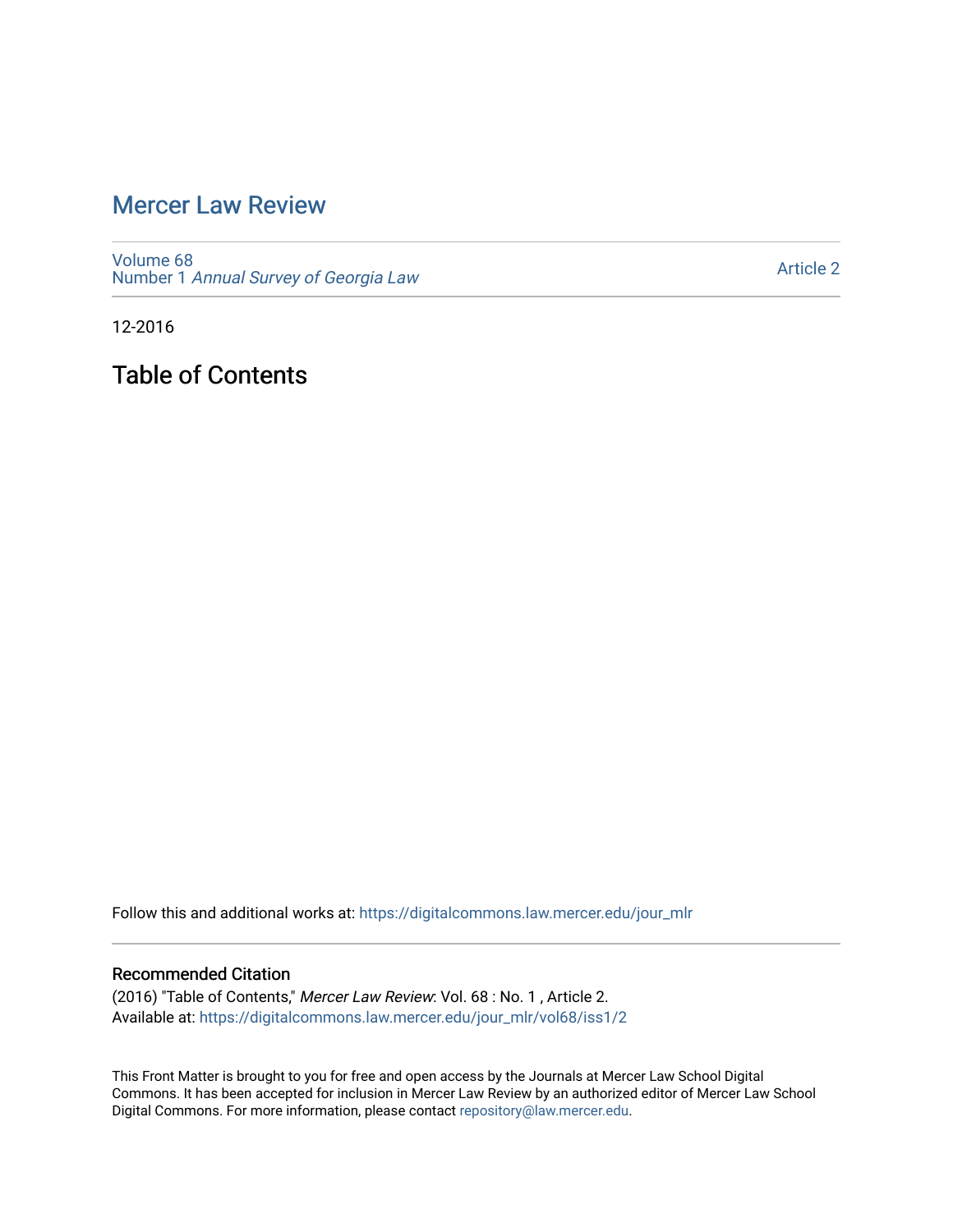# **TABLE OF CONTENTS ANNUAL SURVEY OF GEORGIA LAW JUNE 1, 2015 - MAY 31, 2016**

## **Special Contributions**

| $\mathbf 1$ |
|-------------|
|             |
|             |
| 35          |
|             |

### **Articles**

| Administrative Law  Jennifer B. Alewine<br>Courtney E. Ferrell<br>Erin G. Watstein                                | 59  |
|-------------------------------------------------------------------------------------------------------------------|-----|
| Business Associations  Edward P. Bonapfel<br>E. Bowen Reichert Shoemaker                                          | 71  |
| Construction Law  Frank O. Brown, Jr.                                                                             | 83  |
| Criminal Law  Bernadette C. Crucilla                                                                              | 93  |
| Domestic Relations  Barry B. McGough<br>Elinor H. Hitt<br>Katherine C. McGuire                                    | 107 |
| W. Scott Henwood<br>Jacque Smith Clarke                                                                           | 121 |
| Stephen Schatz<br><b>Bradley S. Wolff</b>                                                                         | 133 |
| Labor & Employment Law  W. Melvin Haas III<br>William M. Clifton III<br>W. Jonathan Martin II<br>Alyssa K. Peters | 151 |